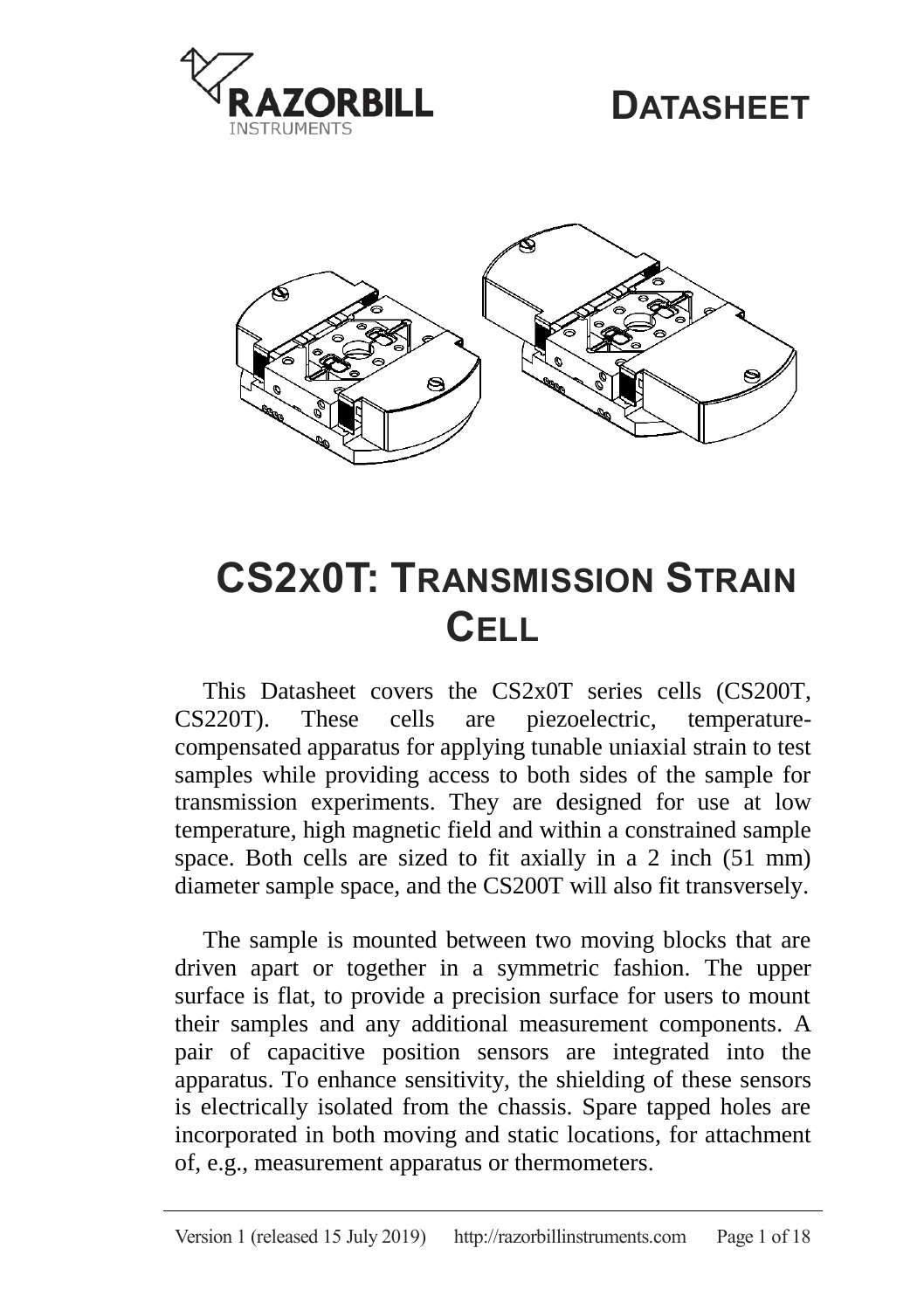## **SPECIFICATIONS**

**CS 2 X 0 T: T**

**[RANSMISSION](#page-0-1)**

<u>(၇</u>

**TRAIN** 

**C**

**ELL**

|                              |                  | CS2001                                       | <b>CS220</b>   |                   |                |  |  |  |
|------------------------------|------------------|----------------------------------------------|----------------|-------------------|----------------|--|--|--|
| Dimensions <sup>1</sup>      |                  |                                              |                |                   |                |  |  |  |
| Height                       |                  | 14.2                                         |                | $\pm 0.1$         | mm             |  |  |  |
| Width                        |                  | 33                                           |                | $\pm 0.1$         | mm             |  |  |  |
| Length                       |                  | 67.8<br>48.8                                 |                | $\pm 0.2$         | mm             |  |  |  |
| Weight                       | inc. cables      | 55                                           | 65             | typ.              | g              |  |  |  |
| Performance                  |                  |                                              |                |                   |                |  |  |  |
| Displacement                 | at $300K$        | $\pm$ 19                                     | ± 36           | $\pm 10\%$        | μm             |  |  |  |
|                              | at 4K            | $\pm$ 11                                     | ± 21           | $\pm$ 10%         |                |  |  |  |
| Typ. sample                  | Length           | 3.0                                          |                |                   | mm             |  |  |  |
|                              | Width            | 0.25                                         |                | note <sup>2</sup> | mm             |  |  |  |
|                              | Thickness        | 0.2                                          |                |                   | mm             |  |  |  |
|                              | <b>Stiffness</b> | 5                                            | $\overline{2}$ | max <sup>3</sup>  | $N/\mu m$      |  |  |  |
| <b>Operating Environment</b> |                  |                                              |                |                   |                |  |  |  |
| Temperature                  | Operating        |                                              | $< 0.3$ to 325 | range             | K              |  |  |  |
|                              | Bakeout          | 375                                          |                | max               | K              |  |  |  |
| Magn. Field                  | Operating        | $0$ to $>$ 30                                |                | range             | T              |  |  |  |
| Atmosphere                   | Operating        | High vacuum. Contact                         |                |                   |                |  |  |  |
|                              |                  | Razorbill for UHV or low<br>pressure helium. |                |                   |                |  |  |  |
|                              |                  |                                              |                |                   |                |  |  |  |
| <b>Drive Electronics</b>     |                  |                                              |                |                   |                |  |  |  |
| Drive Voltage                | At 300K          | $-20$ to $+120$<br>$-200$ to<br>$+200$       |                | range             | V              |  |  |  |
|                              | At $4K$          |                                              |                | range             | $\overline{V}$ |  |  |  |
| Capacitance                  | Compression      | 1.2                                          | 3.0            |                   |                |  |  |  |
| at 290K                      | Tension          | 2.4                                          | 6.0            | typ               | $\mu$ F        |  |  |  |

1

<sup>&</sup>lt;sup>1</sup> Width excludes cables, which exit on the side. See also technical drawings.

<sup>&</sup>lt;sup>2</sup> A wide range of different sample sizes and geometries are possible, see text

<sup>&</sup>lt;sup>3</sup> All cells can accept 5 N/μm with limited travel range, see text.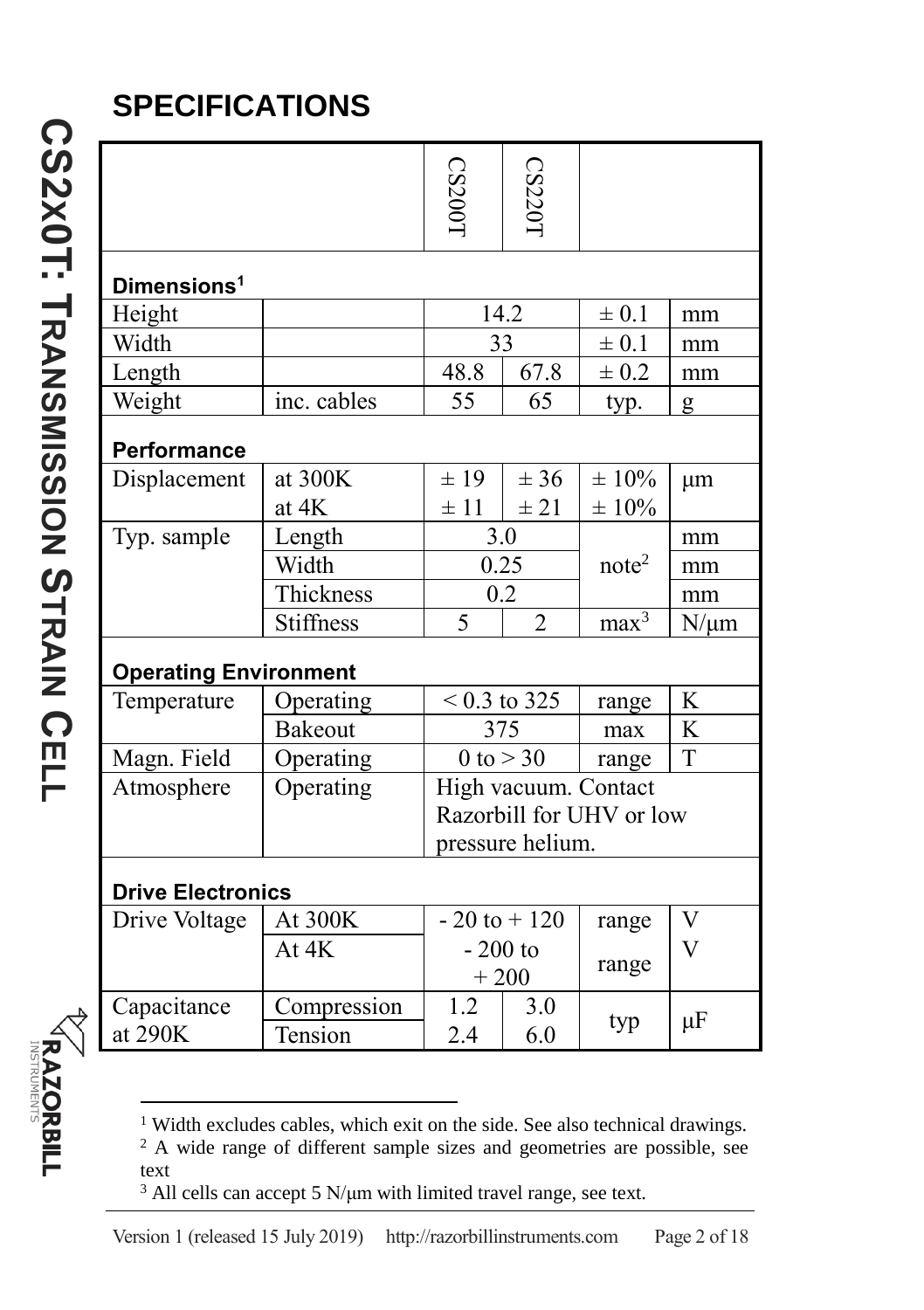|                                          |                | CS200T                              | CS2201 |     |                 |  |  |  |  |
|------------------------------------------|----------------|-------------------------------------|--------|-----|-----------------|--|--|--|--|
|                                          |                |                                     |        |     |                 |  |  |  |  |
| <b>Capacitance Sensor</b>                |                |                                     |        |     |                 |  |  |  |  |
| Area                                     | total for pair | 9.0                                 |        | typ | mm <sup>2</sup> |  |  |  |  |
| Initial gap                              |                | 80                                  |        | typ | μm              |  |  |  |  |
| Initial value                            | total for pair | 1.0                                 |        | typ | pF              |  |  |  |  |
| Response                                 |                | 12                                  |        | typ | $fF/\mu m$      |  |  |  |  |
| <b>Cell Mechanical Parameters</b>        |                |                                     |        |     |                 |  |  |  |  |
| <b>Stiffness</b>                         |                | 12                                  | 8.8    | typ | $N/\text{um}$   |  |  |  |  |
| <b>Electrical Connectors<sup>4</sup></b> |                |                                     |        |     |                 |  |  |  |  |
| Drive Wires                              | two            | Lemo FGG.0S.302.ZLAT                |        |     |                 |  |  |  |  |
| <b>Sense Cables</b>                      | two            | <b>MMCX</b> Female                  |        |     |                 |  |  |  |  |
|                                          |                | (Molex 73415-341x)                  |        |     |                 |  |  |  |  |
| <b>Construction Materials</b>            |                |                                     |        |     |                 |  |  |  |  |
| Chassis                                  |                | Titanium, unalloyed                 |        |     |                 |  |  |  |  |
|                                          |                | (Grades 2 and 4)                    |        |     |                 |  |  |  |  |
| Piezos                                   |                | PZT Ceramic                         |        |     |                 |  |  |  |  |
| Drive Wires <sup>5</sup>                 | four           | $\varnothing$ 0.8 mm PTFE insulated |        |     |                 |  |  |  |  |
|                                          |                | stranded copper                     |        |     |                 |  |  |  |  |
| Sense Cables <sup>5</sup>                | two            | ∅ 1 mm coaxial, copper/FEP          |        |     |                 |  |  |  |  |
| Solder                                   |                | Cryo-compatible Sn/Pb               |        |     |                 |  |  |  |  |
|                                          |                | (non RoHS)                          |        |     |                 |  |  |  |  |
| Epoxy                                    |                | Cyro-compatible low                 |        |     |                 |  |  |  |  |
|                                          |                | outgassing                          |        |     |                 |  |  |  |  |



<span id="page-2-0"></span> $\overline{\phantom{a}}$ <sup>4</sup> Mating connectors are provided with every order

<sup>&</sup>lt;sup>5</sup> Cables and wires 200 mm long. Other lengths are available on request.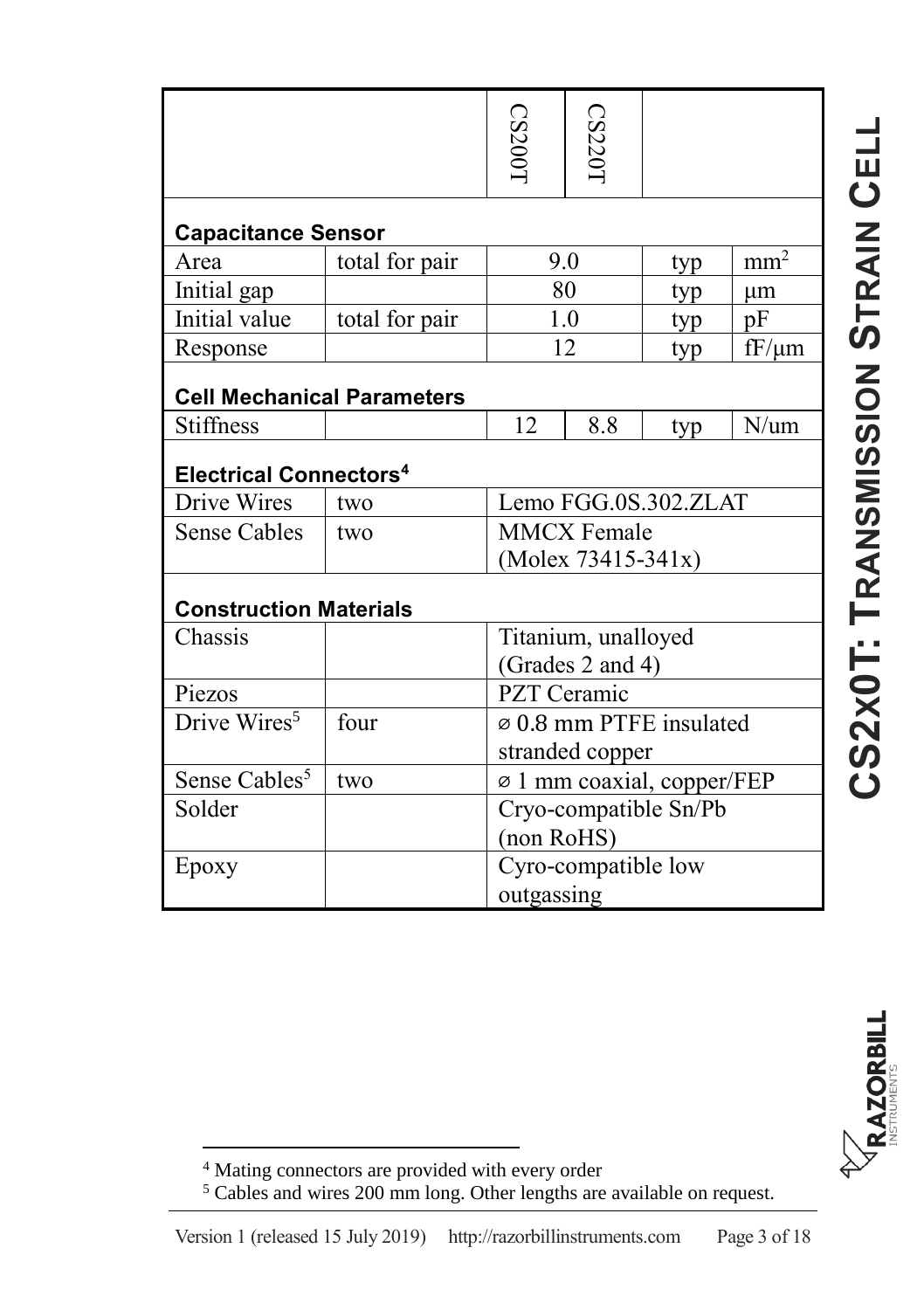#### **PRINCIPLE OF OPERATION**

Piezoelectric stacks typically have large negative thermal expansion coefficients, which makes it hard to match them to a sample. The CS2x0T cells have a symmetric arrangement of piezoelectric stacks that cancel out their thermal expansion, allowing the sample to remain near zero strain across a wide temperature range. The stacks drive a flexure-constrained mechanism which prevents any unwanted shear or pillowing of the piezos from being transmitted to the sample.

The strain cell also has piezoelectric stacks much longer than the sample, allowing large sample strains to be achieved. As the strain depends on the sample length, and with care very short samples can be mounted, the maximum achievable strain is very large.

The test sample may still be strained by the differential thermal expansion between it and the titanium of the cell. If the sample mounting plates are titanium, the sample will in principle see only the differential thermal expansion between itself and the titanium of the apparatus and plates. If the sample plates are, e.g., made from a copper-based alloy, then they will contract more than the apparatus during cooling, placing the sample under tension. Similarly, molybdenum or tungsten plates will place the sample under compression. Careful selection of sample plate material and dimensions can be used to cancel out the relative thermal contraction of the sample. Alternatively, the apparatus may be operated during temperature changes to counteract these thermal effects.

**RAZORBILL**<br>MRAZORBILL

The compensation mechanism cancels out thermal expansion of the piezos, so little or no displacement occurs as a function of temperature when the voltage is zero, and it is possible to reach zero displacement at any temperature, which is not always possible if samples are directly attached to piezos. It does not compensate for the reduced stroke at low temperature, so changes will occur as a function of temperature if the stacks are held at constant nonzero voltage. The compensation mechanism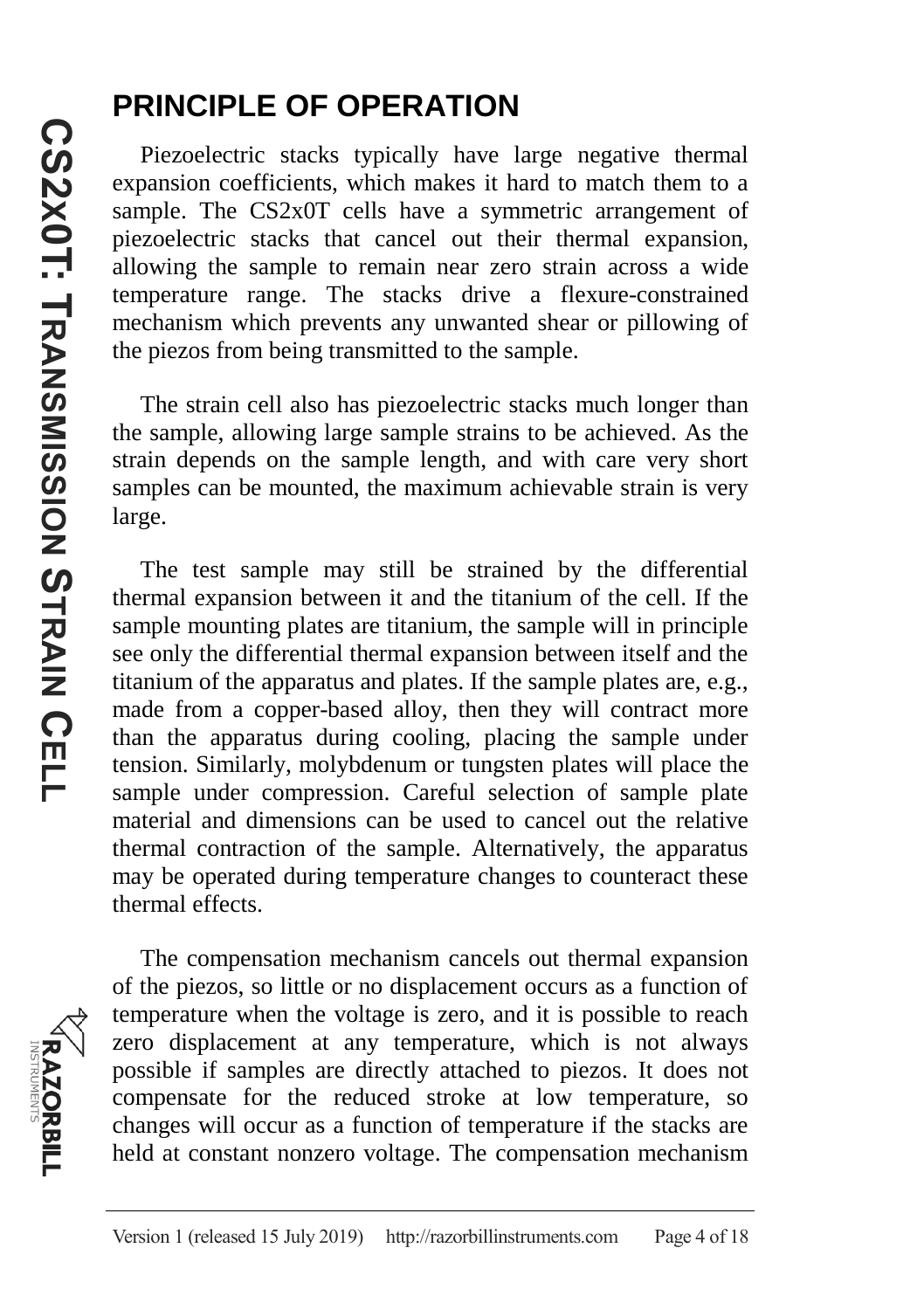and the remaining thermal expansion is described in more detail in Application Note AP001.

#### **SAMPLE SIZE AND OPERATING RANGE**

**WARNING! Operating the cell at large displacements and stiff samples could cause damage or reduce the lifetime of the cell.** This is particularly the case with the more powerful CS220 version and at room temperature where both cells have longer strokes. Read and understand the following section before mounting large samples.

The achievable strain depends on the model of cell, applied voltage, temperature and the spring constant of the sample and sample mounts. The applied voltage and temperature effects are easy to understand, the stroke of the piezo, and therefore the strain, varies nearly linearly with voltage, and approximately linearly with temperature between the values given in the specification table.

The effect of the sample is more complex. The system can be modelled as two springs in series with the applied displacement, one for the sample and sample mounts, and one for the cell. With no sample, the cell will provide the displacement listed in the specification table, and no force. With an infinitely stiff sample, the cell will in principle provide a force equal to the cell spring constant multiplied by the available displacement. But to limit unwanted transverse movements and rotations which will cause strain inhomogeneities and potentially break the sample, the force should be limited to 45 N. The recommended operating limits for the various cells in the CS2x0T series are shown graphically in [Figure 1.](#page-5-0)

To take an example, a typical sample might be 2 mm long (between sample plates), 0.25 mm wide and 0.2 mm thick. Assuming a Young's modulus of 100 GPa, this sample would have a spring constant of approximately  $2.5$  N/ $\mu$ m. By comparing this with the spring constant for the CS200T cell, we can see that four fifths of the displacement would be transferred to the sample, giving a 4 K displacement of 8 um and a force of

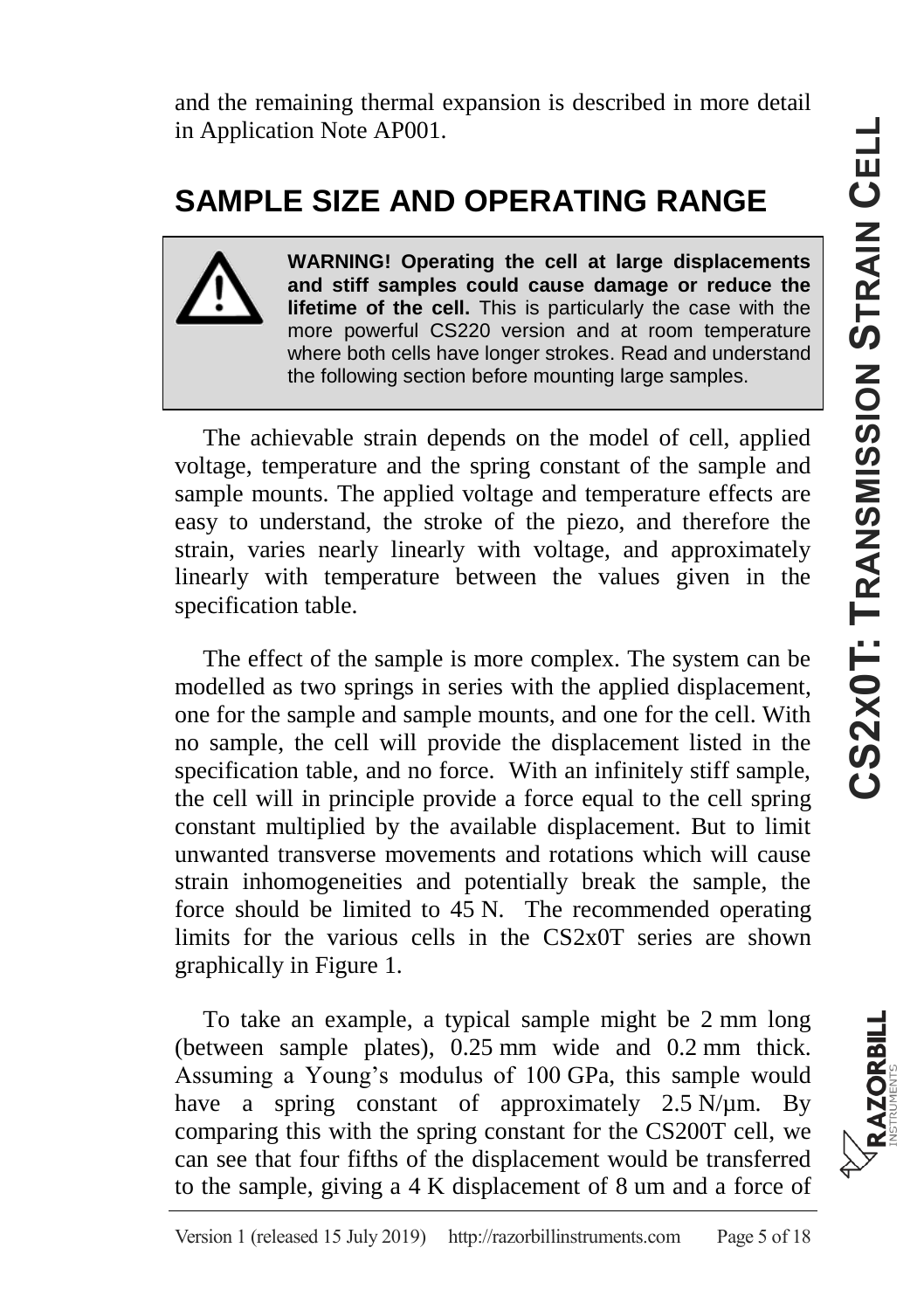about 20 N. This corresponds to a strain of 0.4% and a stress of 400 MPa (which is likely to break the sample). Stiffer samples will see a higher maximum force, but lower displacement, stress and strain. Sample size is a trade-off between achievable stress/strain, and ease of handling.



<span id="page-5-0"></span>**Figure 1. Recommended operating envelope for CS2x0 series cells. Sample spring constant (Ks) should be limited to about 5 N/μm, and force to about 50 N to avoid unwanted twisting of the cell. In other words, the sample spring constant and displacement should be chosen to lie below the solid line. Maximum displacements of the cells are marked for convenience. There is no problem using either cell at e.g. 9 μm and 4.5 N/μm.**

The larger CS220T has a lower spring constant but larger displacement. Generally speaking, the larger cell can do anything a smaller cell can do, so it is usually best to choose the larger if it will fit in the space available in the cryostat.

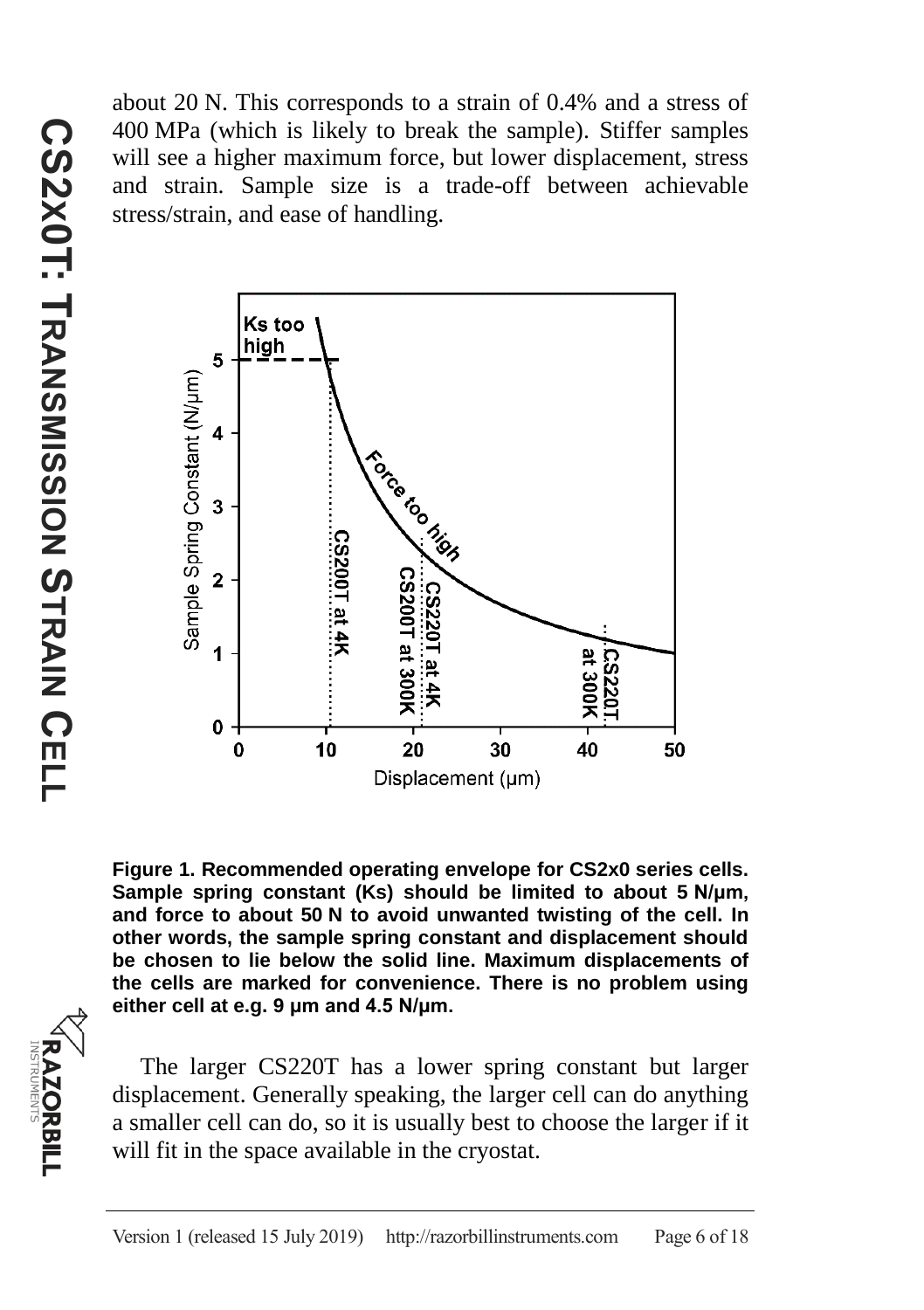#### **SAMPLE MOUNTING**

The method of sample mounting is fundamentally the responsibility of the user, and may be adapted to suit the users' purposes. Here we provide a few suggestions, and more information, including a guide to mounting small metal or ceramic matchstick shaped samples is available as application note AP005.

The most important parameter to bear in mind when specifying a sample mounting method is the sample spring constant. This means the spring constant for compressing/tensioning everything that the user mounts between the two moving blocks, using the two taps provided (See technical drawings at the back of this folder)  $5\times10^6$  N/m is an approximate upper limit, at which the stiffness of the sample starts substantially limiting the displacement that the CS2x0T series cells can apply. Typically, the sample  $+$  mount combination will consist of two rigid mounts that are bolted to the CS2x0T, and a sample between them sized to keep its spring constant acceptably low.

The simplest method to mount a sample is to simply glue it to two sample plates, as illustrated in [Figure 2a](#page-7-0)). This mounting method is asymmetric: the sample is secured primarily through its lower surface, and in consequence when the sample is compressed (or tensioned) it will bow upwards (or downwards), imposing a strain gradient across the thickness of the sample. However, for applications such as surface probes, where high homogeneity is not required, or for preliminary measurements, this is a practical mounting method.

A more robust method is illustrated in [Figure 2b](#page-7-0)). This method limits bowing, and so gives more homogeneous strain, and, by reducing strain concentrations, higher strains before sample failure. Here, the sample is secured between lower and upper sample plates. A spacer foil may be included to protect the sample when the screws are tightened. By sanding or grinding the spacer carefully, epoxy thicknesses in the range of  $\sim 10 \mu m$ are achievable. A more complete overview of the considerations

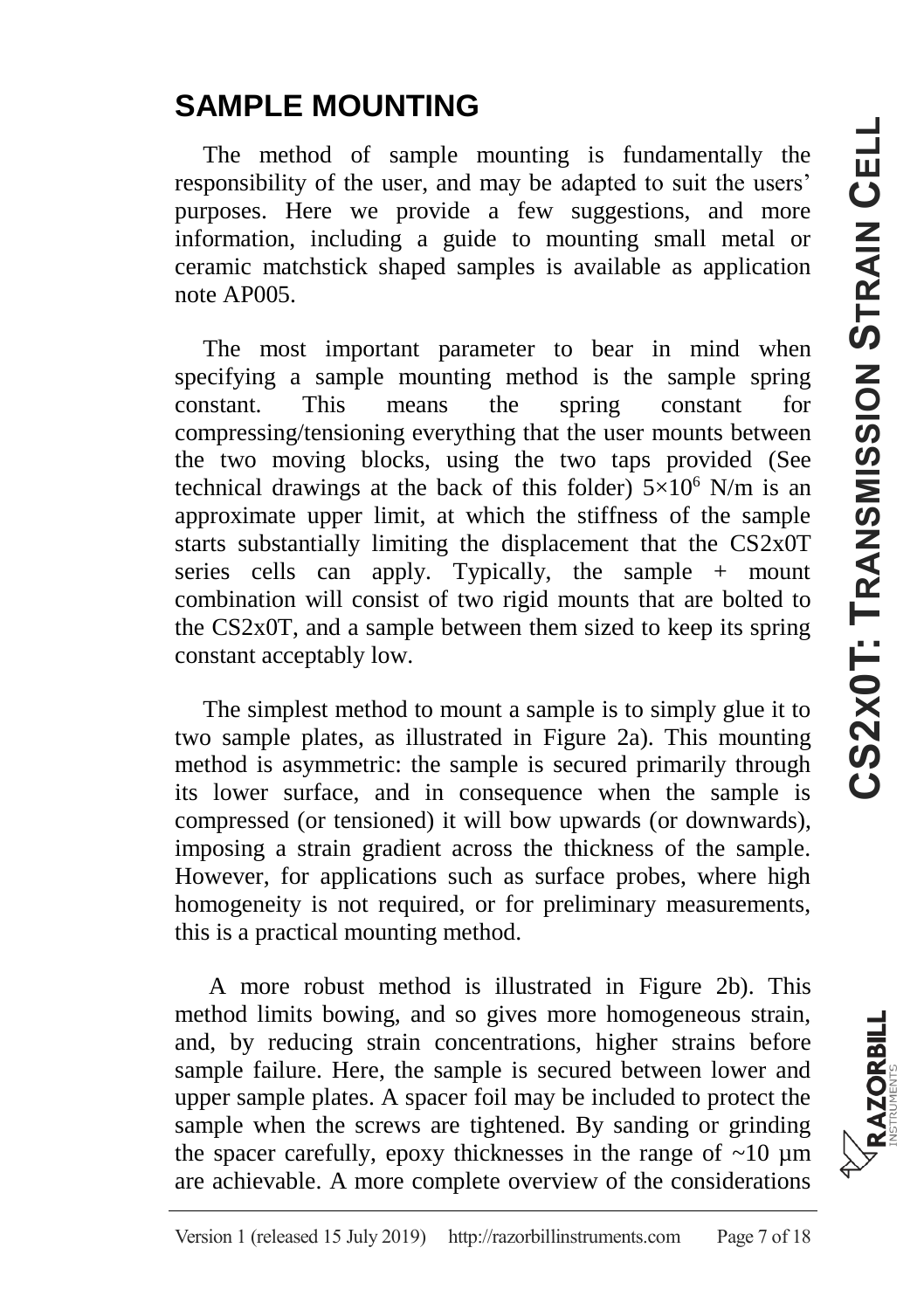behind this sample mounting method is given in *Review of Scientific Instruments* 85, 065003 (2014).

a) Sample<br>
Plate **b**) **b**<br> **b**<br> **b**<br> **b**<br> **b Top Sample** Plate Epoxy Epoxy Sample **Bottom Sample Plate** Spacer Top Sample **c**) **a d**) **d**<br>Sample **d**) **Plate Necked** Sample Attachmen Tabs **Bottom** Sample **Plate** 

<span id="page-7-0"></span>**Figure 2. a) It is possible to simply glue the sample to sample plates with a drop of epoxy. b) A better mounting method achieves higher strain homogeneity. c) A necked sample. d) A Necked sample mounted between sample plates.**

In some situations it may be possible machine or etch the sample so that it is significantly narrower in the middle than it is at the attachment points. This may be done in silicon, for example, by Deep Reactive Ion Etching (DRIE). A sample which has been 'necked' in this way will experience high, uniform strains in the necked area, and the two tabs may be epoxied to or between sample plates.

#### **Sample Access**

Access to the bottom of the sample for transmission experiments is provided by an opening through the centre of the cell. The opening is conical with an included angle of 90 degrees. The apex of the cone is 1 mm above the top surface of the sample

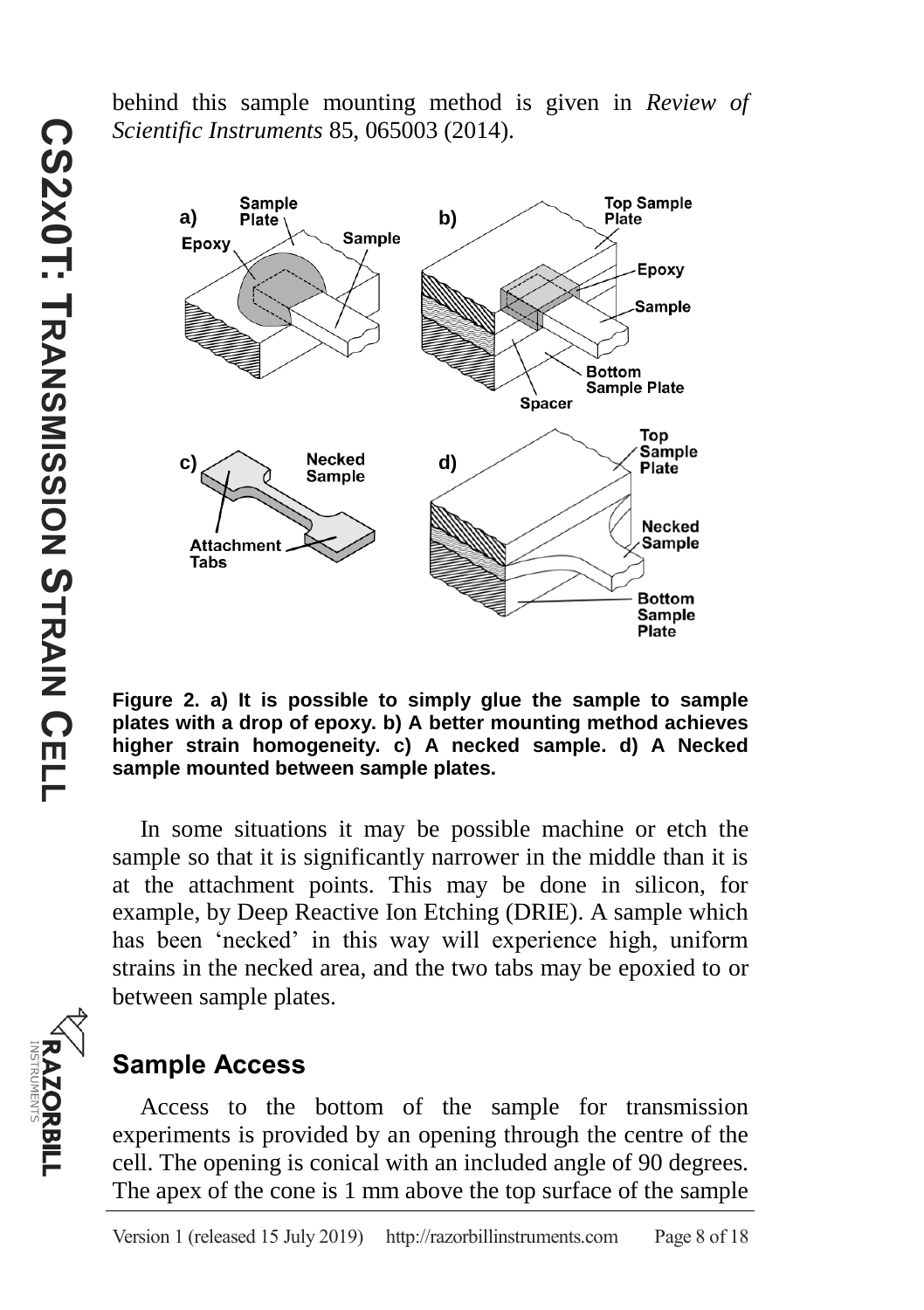mounting area. The exact intersection of the cone with the sample will depend on how the sample is mounted, but the sample will typically be less than 1 mm above the cell.

Access to the top of the sample depends substantially on how it is mounted. Excluding sample mountings, a sample placed at the top surface of the moving blocks is exposed to a complete access cone of 155 degrees, increasing to 180 degrees in the transverse direction.

#### **OPERATING ENVIRONMENT**



**WARNING! The cell is designed to be used in a cryostat. Observe the usual precautions to avoid cold burns and other injuries.** If in doubt, contact the manufacturer of your cryostat for further advice.



**WARNING! Do not operate the cell or start cooling if it has condensation or frost on it.** Allow the cell to warm up naturally or use desiccant to speed up the drying process. Even quite small quantities of water can cause shorts or damage the cell.

Refer to the specification table for maximum temperatures. The maximum operating temperature is set by the epoxies used in the cell. If the cell is operated above these temperatures, the epoxy will be weaker, and the cell may be damaged. The maximum bakeout temperature is set by the same epoxy, heating above this temperature may cause damage even if the cell is not operating.

The maximum temperature values assumes that the apparatus is operated quasi-statically, so that negligible power is dissipated in the piezoelectric stacks. If this is not the case, care must be taken that the stacks do not exceed the stated temperature. The bakeout temperature given in the specification table applies for infrequent bakeouts of one or two days each, and assumes that the device is not operated and the drive wires are shorted or connected to a RP100 power supply.

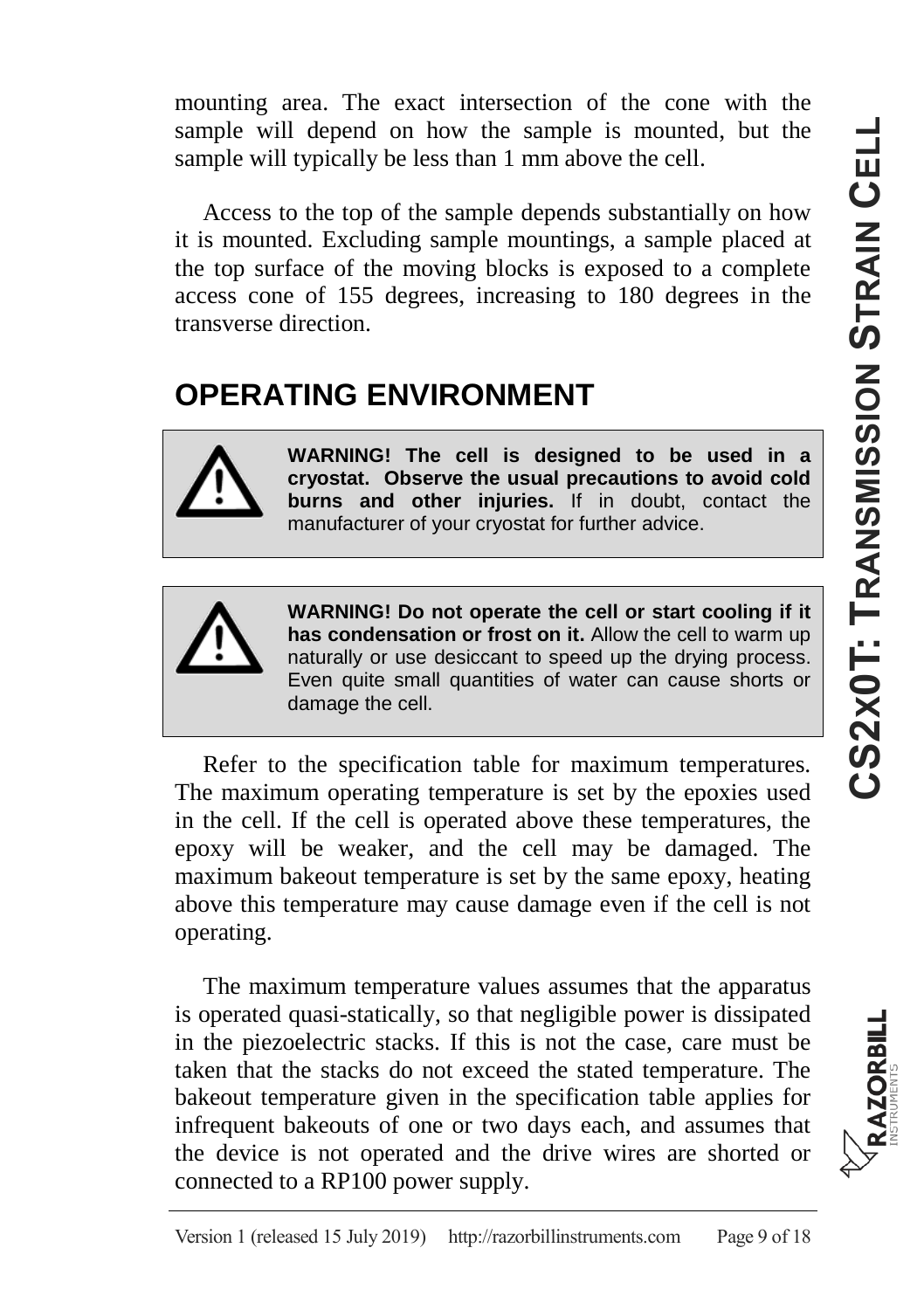For DC operation, the leakage in the piezoelectric stacks is essentially zero at ultralow temperatures; no heating is expected and we do not anticipate any lower temperature limit on operation. CS1x0 series cells have been operated successfully below 200 mK. The body of the strain cell may become superconducting below 400mK, but only at very low magnetic fields,  $B_c < 6$  mT. This will not affect the operation of the cell, but may affect the measurement being carried out on the sample, and the thermal conductivity of the cell.

The temperature compensation of the CS200T presumes that the apparatus is at uniform temperature. During rapid temperature changes this may not be the case, and in consequence large thermal displacements may be applied to the sample. If moderately rapid temperature changes are desired, the displacement sensor may be monitored and the CS2x0T operated to minimize displacement applied to the sample. We recommend avoiding very rapid temperature changes, and under no circumstances should the heating or cooling rate exceed 10 K/minute.

The CS2x0T cells are designed to be operated in a vacuum. It is also safe to operate in air at atmospheric pressure. Low pressure helium, which is often used as an exchange gas in low temperature systems, is not suitable, due to the risk of dielectric breakdown of the gas. If operation in helium is desired, contact Razorbill Instruments. Corrosive or explosive atmospheres must be strictly avoided.

The apparatus contains no ferromagnetic components or materials. As such it is suitable for use in both in high magnetic field and environments where stray magnetic fields must be minimised.

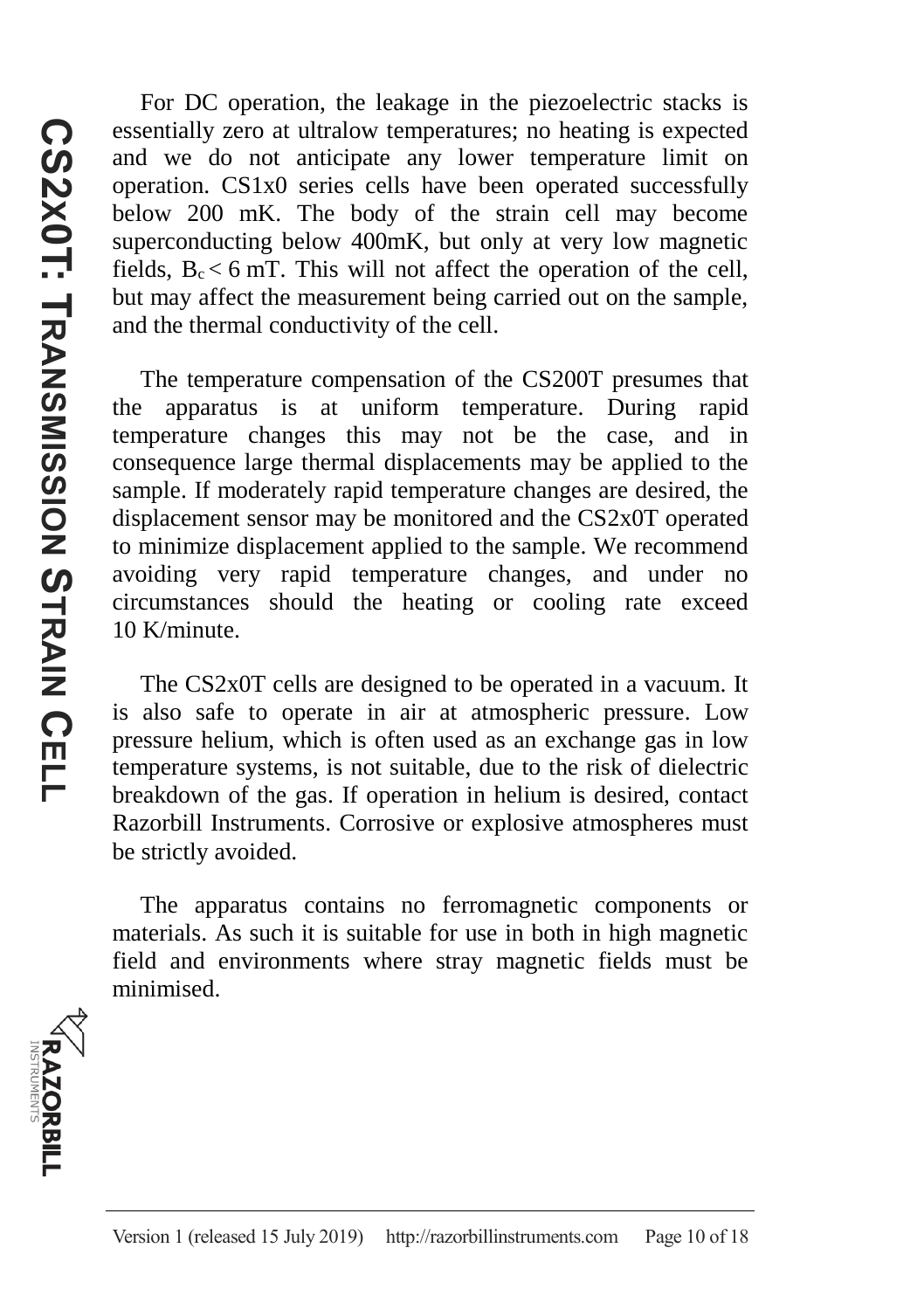#### **MOUNTING THE CELL**

The CS2x0T series cells are designed to apply precise deformations to a sample across a wide temperature range. It is important that the cell itself not come under excessive thermal stresses. We recommend that the CS2x0T be mounted using the threaded holes in the bottom, as indicated in the technical drawing. Alternate mounting is possible using the holes in the sides. There should be nothing in contact with the "bridges", i.e. the curved parts that protrude from both ends of the cell, as they need to be free to move during operation. Razorbill Instruments can provide advice, design assistance, or custom parts to assist with mounting.

With larger sample spaces, it is possible to mount the cell on a rotator or goniometer. However, the PTFE insulated drive wires and micro-coax are not flexible at cryogenic temperatures, so any such rotator must be equipped with suitable flexible wire. This is particularly the case with the drive wires, as an insulation failure on these wires could pose a hazard to the operator.

### **DRIVE ELECTRONICS**



**DANGER! The voltages required to operate the cell are high enough to cause serious injury or death.** Use a current limited supply – 10 mA is sufficient. Use suitable cables and wiring. Only operate the cell above 50 V in a grounded metal or completely insulating cryostat, or other suitable container. Ensure piezos in the cell are discharged before removing it from the cryostat/container.

The cell requires a two channel  $\pm 200$  V source and sink (also called four-quadrant) power supply to access the full strain range at all temperatures. The Razorbill Instruments RP100 power supply is suitable, and also builds in in additional safety features to reduce the risk of shock to operators and the risk of equipment damage. It is of course possible to use other power supplies too, and there is more information available in Application Note AP002.

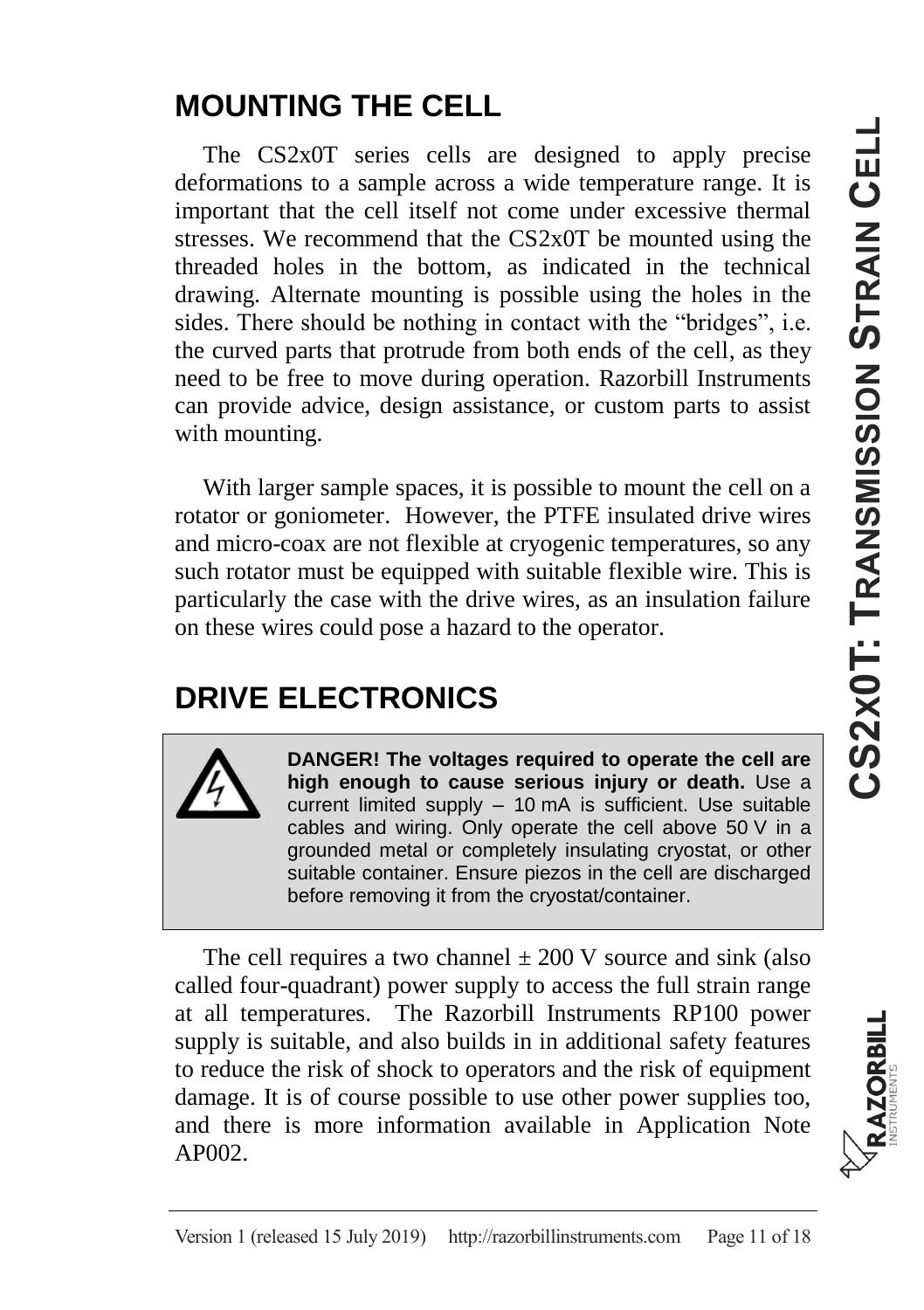The four drive wires can be identified by colour, as indicated in the table below:

| Connection              | Colour       | Connector | Pin |
|-------------------------|--------------|-----------|-----|
| Compression stacks      | <b>Brown</b> |           |     |
| positive                |              |           |     |
| Compression stacks      | Blue         |           |     |
| negative                |              |           |     |
| Tension stacks positive | Red          |           |     |
| Tension stacks negative | White        |           |     |

The drive wires will be terminated with the connector shown in [Figure 3.](#page-11-0) Mating connectors are supplied with each order, along with a short piece of cryogenic heatshrink to make it easy to encapsulate the solder joins. Connectors are also available directly from LEMO (subject to minimum order) or from Razorbill Instruments.



<span id="page-11-0"></span>

When the cell is in a cryostat but not in use, each pair of drive wires should be connected together, ideally via a resistor of 10- 100 kΩ, to dissipate any charge that may be produced by temperature changes in the stacks. If an RP100 power supply is used, it connects a suitable resistor whenever the outputs are disabled, even if the power supply is turned off. Making shorting caps which fit customer-built wiring is recommended.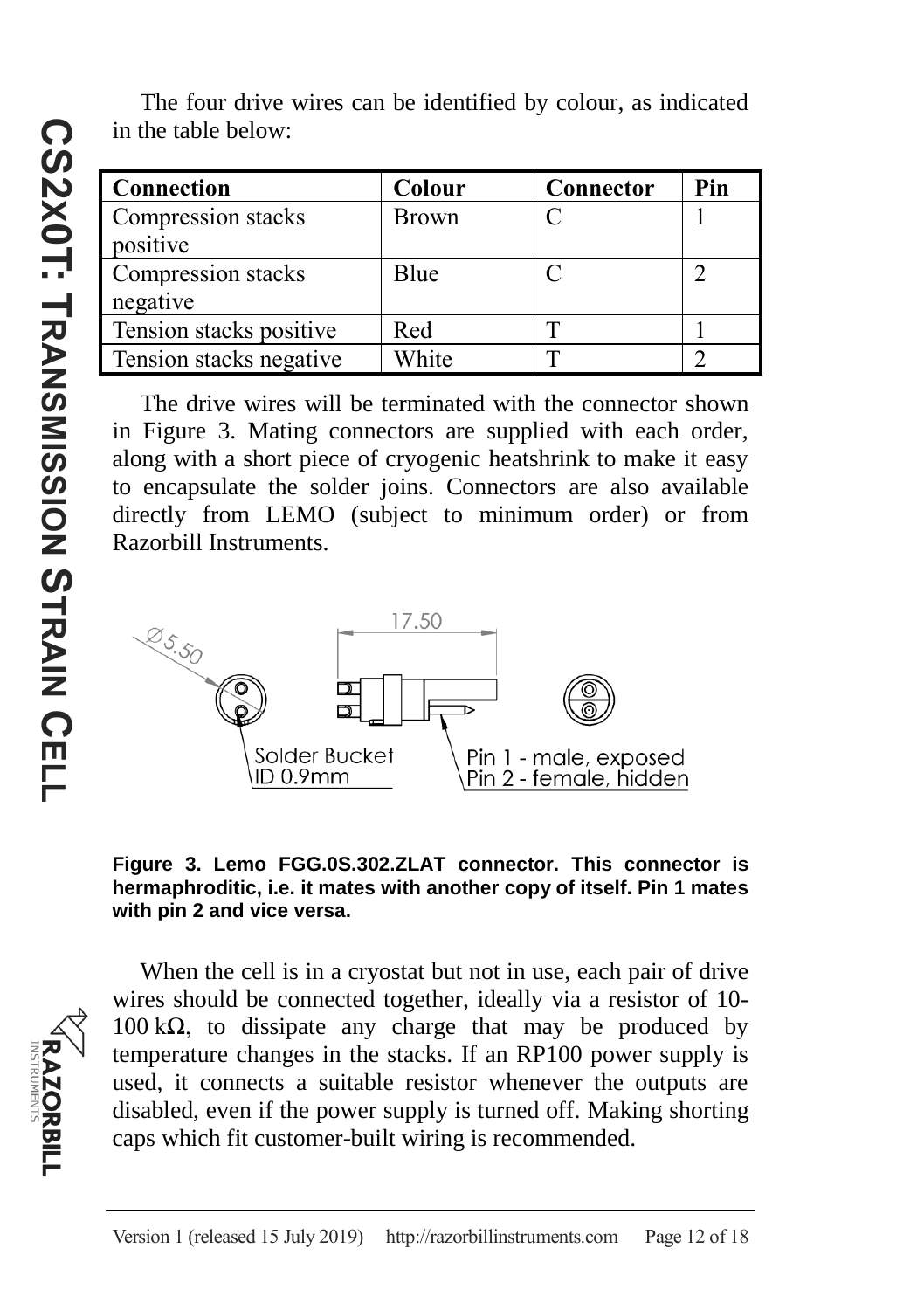A positive voltage applied to the compression stacks compresses the sample, and a negative one tensions it. For the tension stacks positive tensions and negative compresses. In general, it is preferable to apply small voltage to both rather than a larger voltage to one. The maximum and minimum voltage which can be applied to the stacks changes as a function of temperature. The limits for room temperature and 4 K are given in the specifications table and for intermediate temperatures refer t[o Figure 4.](#page-12-0)



<span id="page-12-0"></span>**Figure 4. Recommended voltage limits for various temperatures.**

RAZORBILI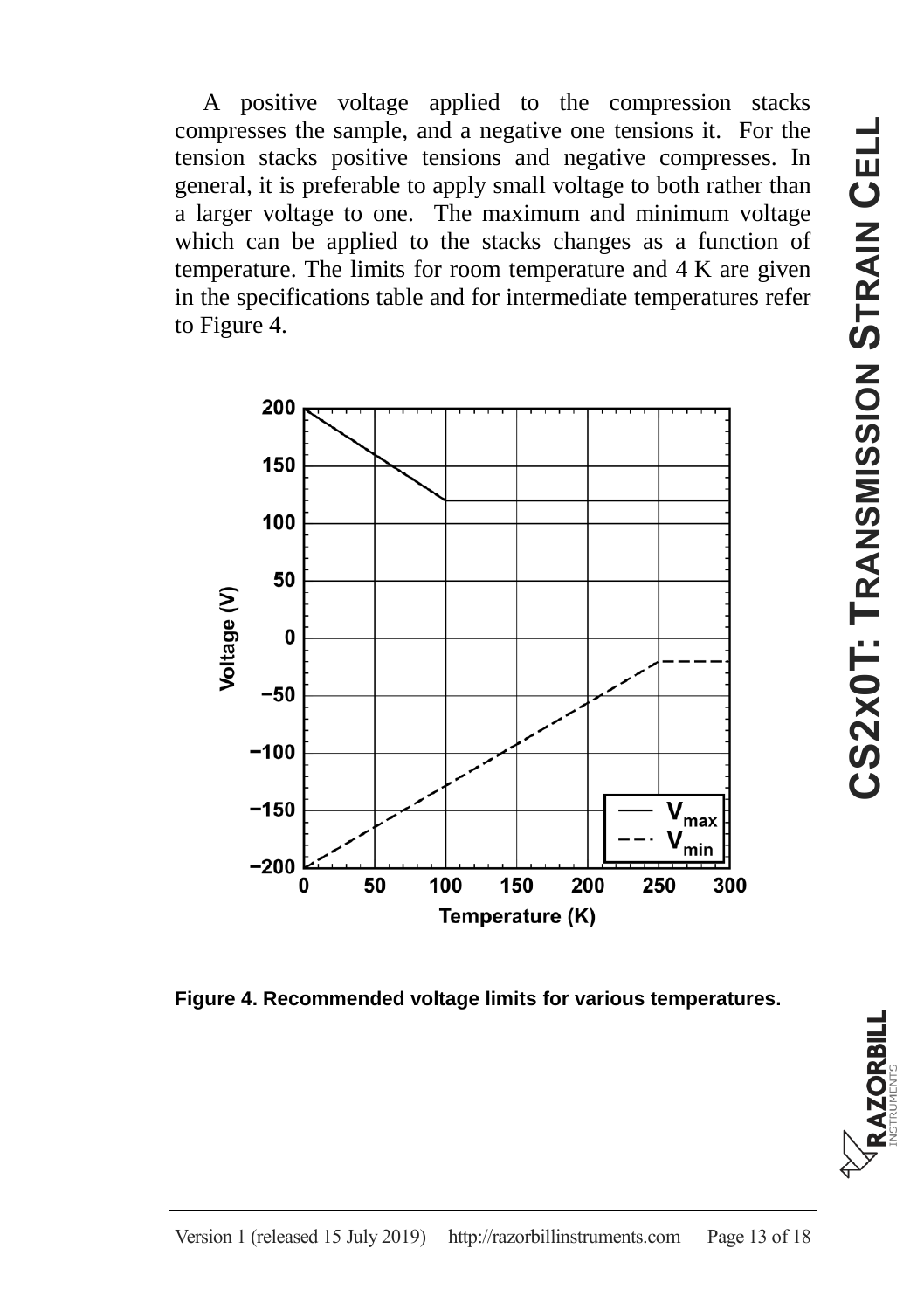#### **POSITION FEEDBACK**

Position feedback is provided by a pair of parallel plate capacitors positioned one each side of sample. They are wired in parallel and measured as one. The capacitance of this sensor is small, smaller even than the capacitance of a few meters of typical coaxial cable. A precision capacitance bridge or capacitance meter is required to obtain an accurate measurement, contact Razorbill Instruments if you need help selecting a suitable instrument or cryogenic cable. The excitation used by the capacitance bridge should not exceed 40 Vptp, in most cases much smaller voltages will be adequate.

The coax cables will be terminated with standard female MMCX connectors. The specific part used is given in the specifications table. Any standard MMCX male connector should mate with this part, and two connectors suitable for use on cables of about 1 mm outer diameter are included with each cell.

The cores of the coaxial cables are connected to the capacitor plates. To obtain the lowest possible noise on the capacitance measurement, the "high" or "drive" output of your capacitance bridge should be connected to the high plate, indicated with a yellow band at the connector. The "low" or "sense" output should be connected to the low plate, indicated by the black band at the connector. Unlike some Razorbill instruments products, there is no significant difference between high and low plates, but we recommend connecting as described above for maximum repeatability between measurements.

The braids of the coaxial cables are connected to a two-part titanium shield which encloses the capacitor and is not electrically connected to the chassis of the strain cell. To obtain the best possible measurement, the braids should be connected to the ground terminal on your capacitance bridge/meter, and nothing else. The chassis of the strain cell should be separately connected to ground both to lower noise and for electrical safety reasons.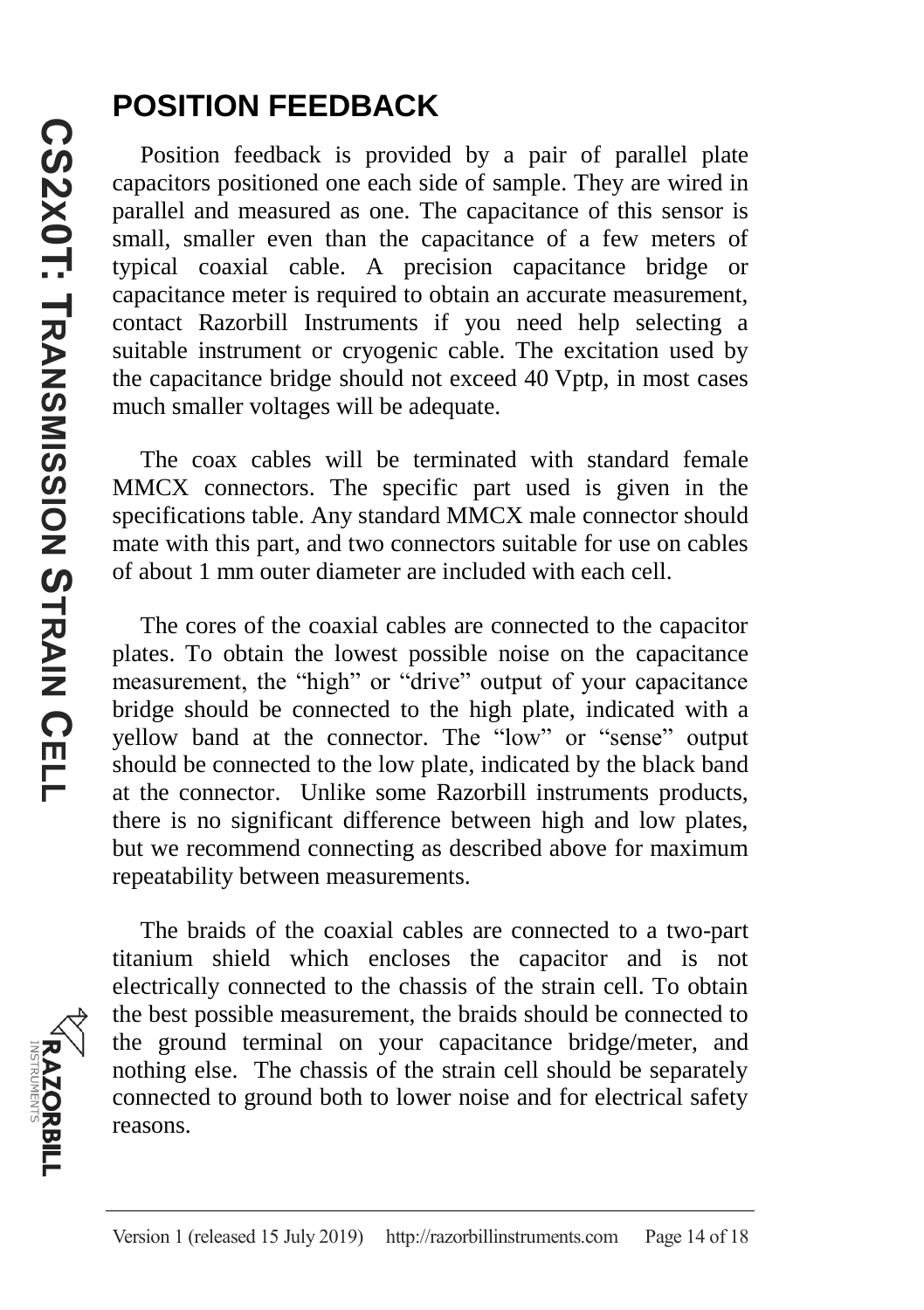Capacitance measurement is discussed in more detail in Application Note AP003.

#### **Capacitor Temperature Compensation**

The capacitance of the position sensor is somewhat temperature dependent. The capacitor is designed so that several different sources of thermal expansion cancel out, and in theory there should be no temperature dependence, but in practice the cancellation is imperfect and there could be some temperature dependence in either direction (though usually lower temperature means lower capacitance).

It should be appreciated that even if the temperature dependence is known, it would still be difficult to accurately identify the point of zero strain, as it would be difficult to accurately know the thermal expansion of the sample and epoxy relative to the titanium of the cell. This is discussed in more detail in application note AP001.

For users who wish to measure the temperature dependence of the capacitor to use as a calibration, the following method is recommended:

- At room temperature, with no sample mounted (no screws in the top face of the cell), apply 120V to all the stacks, hold for a few seconds and then bring the voltage slowly back to zero. This ensures the stacks have the same voltage history will keep their thermal expansion as similar as possible.
- Fit a titanium calibration sample. This is a titanium bar which can be screwed onto the cell in place of a normal sample and prevents any actual movement during calibration.
- Cool the cell and measure the capacitance as a function of temperature.

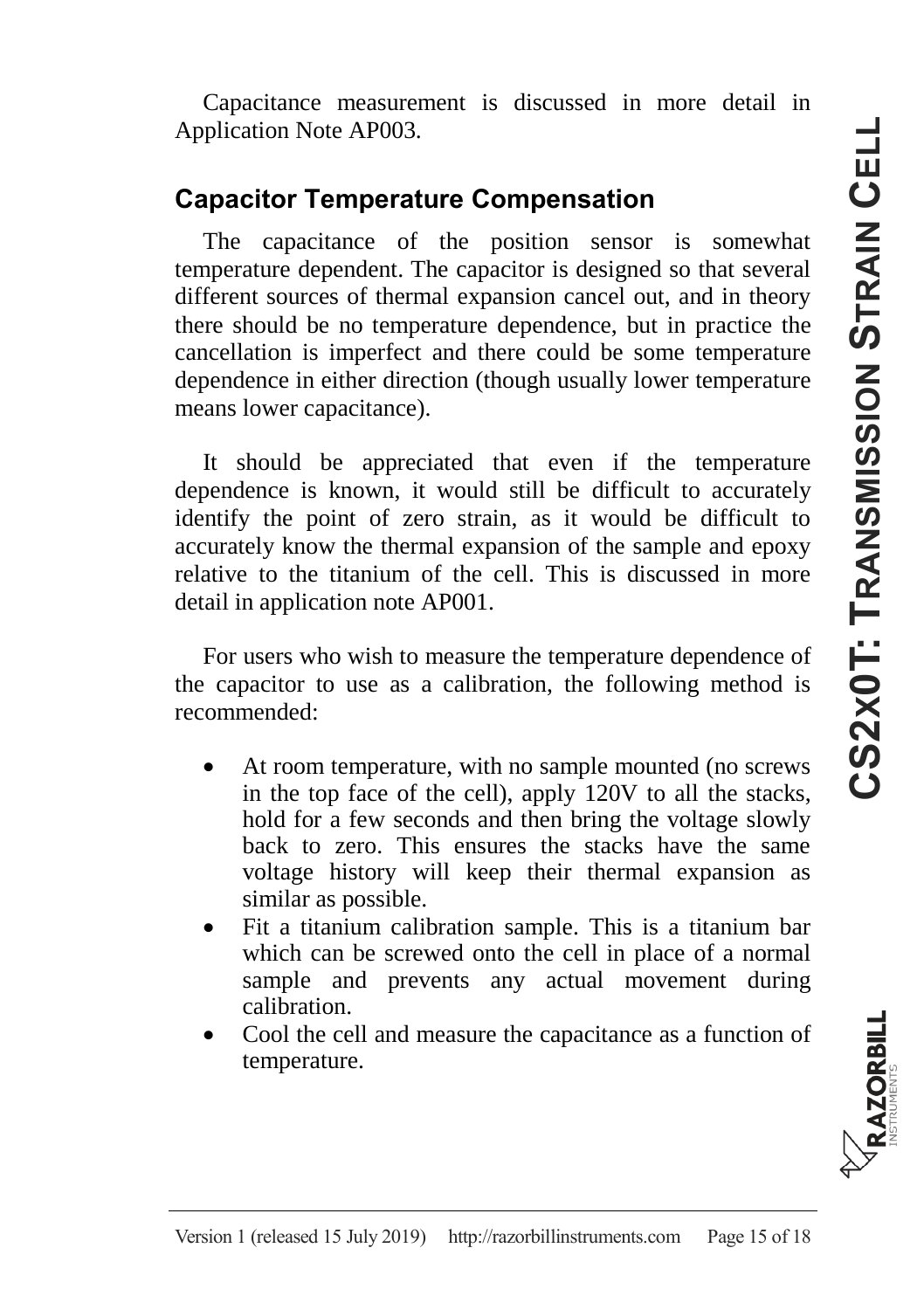

**WARNING! Do not drive the cell to high voltages with the calibration sample mounted.** The calibration sample is much stiffer than the samples the cell is designed to work with. Excessive forces will be generated, and the cell may be damaged.

The cell, sample, and capacitor are all titanium, and all expand together. To make use of this calibration to estimate the zero strain point of the sample, it is necessary to know the thermal expansion of the sample *relative to titanium* and the length of the sample between (titanium) sample plates. The thermal expansion of titanium is given in application note AP001.

## **RECOMMENDED ACCESSORIES**

Razorbill Instruments can provide the following accessories for use with the CS2x0T series strain cells.

- RP100 Power Supply. The RP100 is a two channel power supply designed to power any of the CS or FC series stress and strain cells, and has extra features built in to help protect the cells from damage and to reduce the risk of dangerous electric shocks.
- SP200 Sample plate. Additional sample plates, the same design as the ones supplied with the cell.
- SP210 Sample plate. Sample plates with thin slots cut into them, for mounting matchstick or plate like samples at 90 degrees to the usual orientation.
- SP220 Sample plate. Two sample plates joined together by flexures with a narrow gap in between, this sample plate is designed for use with very small membrane samples.
- TB100 Work table and stand. The stand provides a convenient way of holding the cell while mounting samples etc. and also fits into the work table, which has a pattern of tapped holes designed to accept a wide variety of XYZ stages, positioners and manipulators which might be useful for sample preparation.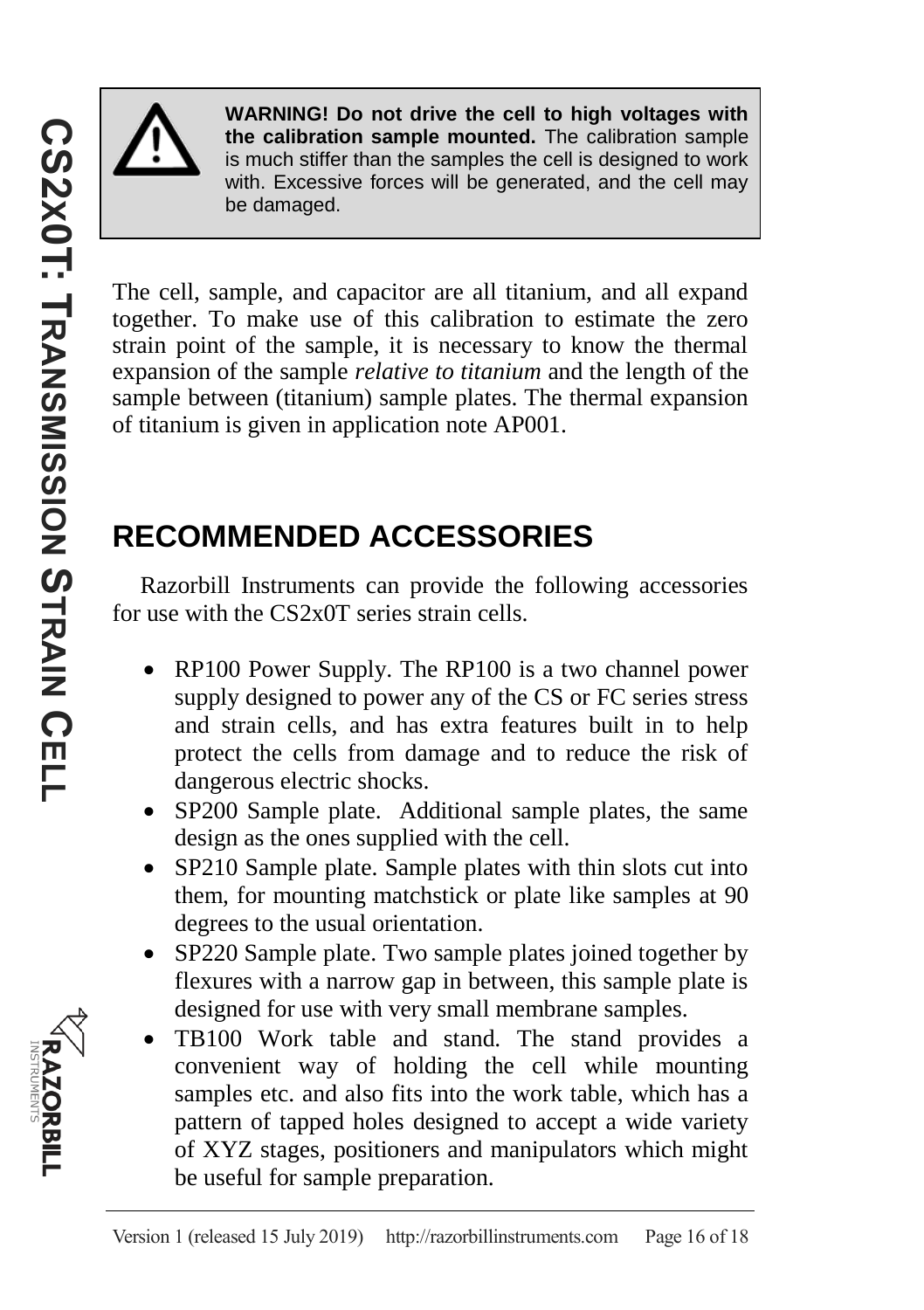## **RELATED DOCUMENTS**

The following application notes and other documents may be useful to users of the CS2x0T series cells. They are available on the Razorbill Instruments website, and new documents are also added from time to time.

- AP001 Thermal Expansion. More detail on the compensation mechanism used in the CS2x0 series cells, its strengths and limitations, and matching the thermal expansion of samples to the cell. It also explains how best to calibrate the temperature dependence of the capacitive position sensor.
- AP002 Drive electronics. Essential information for customers who plan to use their own power supplies, and useful for selecting cryogenic wiring.
- AP003 Measuring Capacitance. More information about capacitance measurement best practice and information about wiring and feedthroughs.
- AP004 Cables and Heat Load. Short worked examples of heat load calculations for customers who are fitting their own cables in cryostats.
- AP005 Sample mounting guide. A photo guide showing how to mount a matchstick shaped sample on a CS1x0 series cell. The CS2x0T series is similar, though slightly larger.

Technical drawings are also available. If this is the paper copy of this datasheet delivered with a cell, they should be included at the back of the folder.